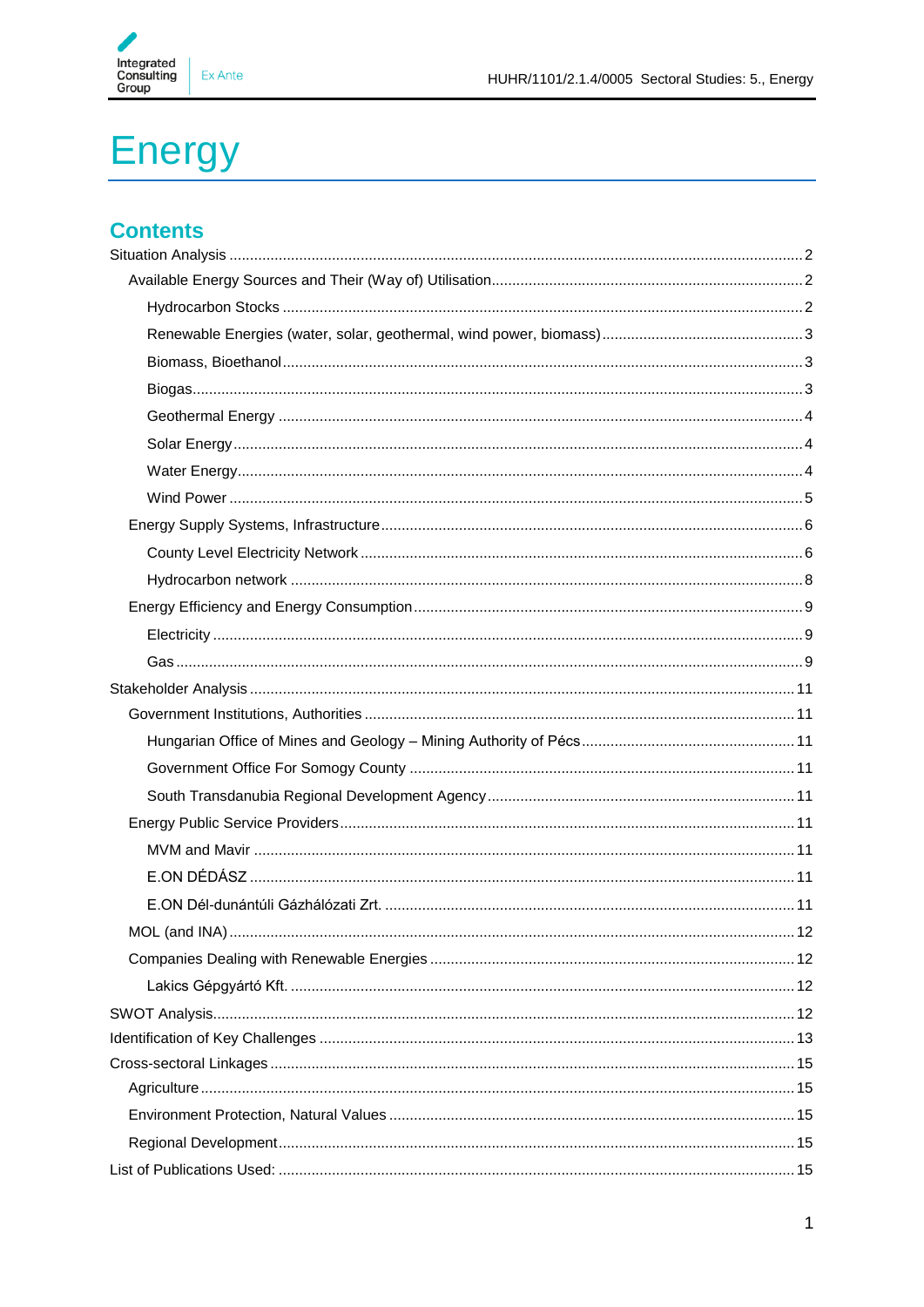

# <span id="page-1-0"></span>**Situation Analysis**

Energy situation of Somogy County is recommended to analyse with examining three main factors: availability of energy sources (inter alia raw materials); extent of energy exploitation and production; and the way of distributing the energy to the consumers (mainly electricity).

The structure of energy sources in Somogy County is consisted of two different groups: primer energy sources (including renewable sources standing first on the list) and secunder sources (as bio gas, bio mass and bio fuels). As for the primer group, fossil sources that can be economically utilized represent a little ratio within renewable energies.

## <span id="page-1-1"></span>**Available Energy Sources and Their (Way of) Utilisation**



**Chart 1. Hydrocarbon fields in Somogy county (2012, TEIR) (fields coloured by grey, exploitation spots by black)**

1

## <span id="page-1-2"></span>**Hydrocarbon Stocks**

In Somogy county, hydrocarbon sources (oil and gas) is being exploited in the surroundings of Babócsa, Barcs, Berzence, Vízvár, Tarany, Csombárd, Mezőcsokonya, Somogyjád, Somogysárd and in the fields located near Inke, Szőkedencs and Törökkoppány-1.

The field of Görgeteg-Babócsa contains gas – methane in particular - and oil in a little volume. Similar fields are found in the cross-border region of the Drava basin as well<sup>1</sup>, and they are being exploited. Governments of Croatia and Hungary mutually wish to expand the hydrocarbon utilisation in the border region in the medium term. The Hungarian Oil Company (MOL) also carries out research activities into new fields in the region.

No coal mines can be found in the county, though turves are being utilised in small quantities in the surroundings of Kiskorpád, Sávoly, Somogysámson and Szőkedencs.

<sup>&</sup>lt;sup>1</sup> Molnár Mária, 2011: A Pannon-medence szénhidrogén rendszerei és főbb szénhidrogén mezői (http://kornyezet.elte.hu/cimlap/hu/kornytan/Zarovizsga/Vedes\_prez/110701/MolnarMaria.pdf)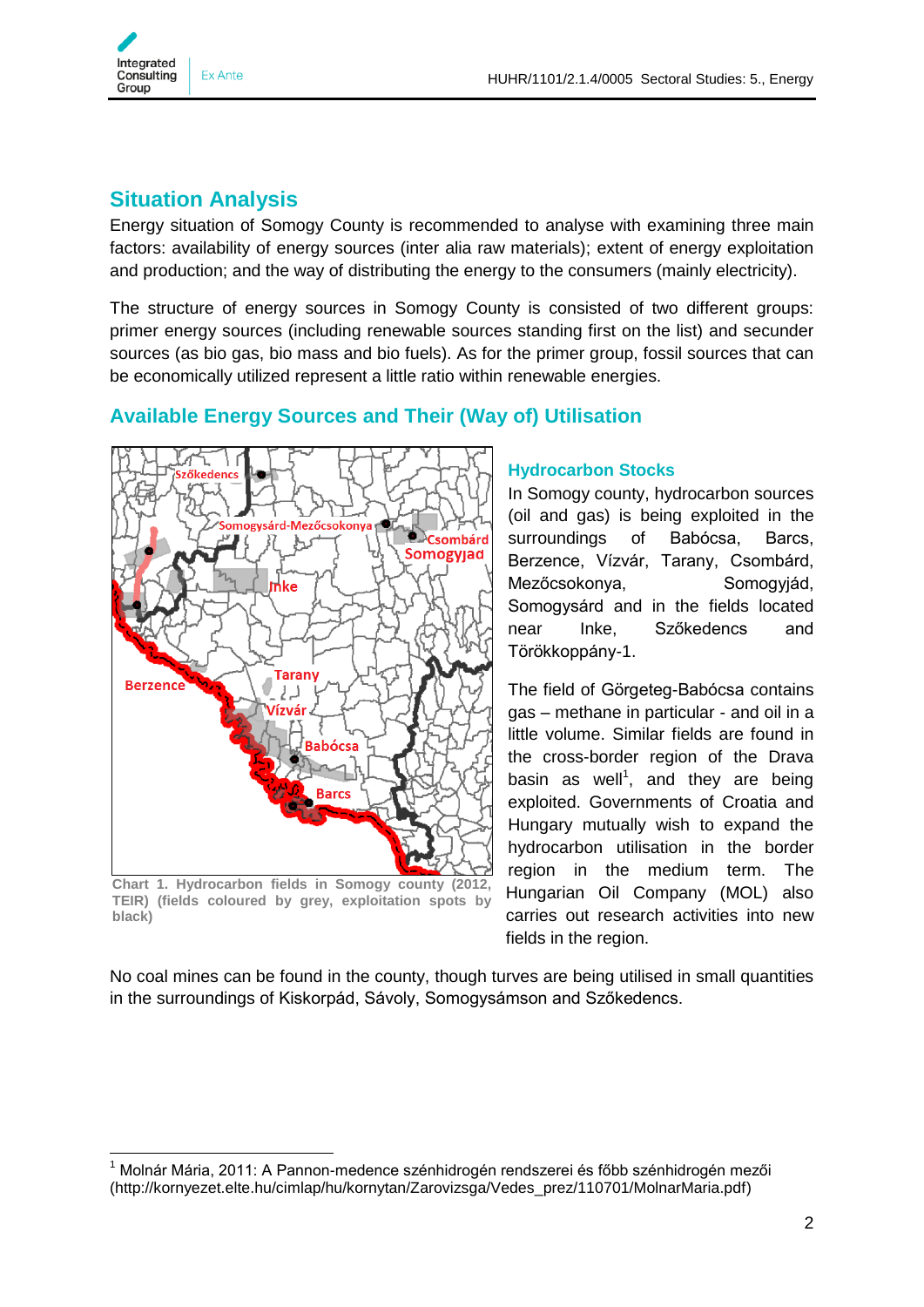

It needs to be mentioned, however, that barren measures are potentially able to store CO2 geologically.<sup>2</sup> There are 76.2 million of tons storage capacity in the county that can be used for CO2 capture for environment protection purposes in the future.

## <span id="page-2-0"></span>**Renewable Energies (water, solar, geothermal, wind power, biomass)**

Somogy county has a great potential especially in biomass as well as geothermal and solar energy. To use water energy, river Drava theoretically offers a great opportunity for energy production though more uncertainties like its nature as a border river flowing across a National Park, or the plan to use the stream for eco-tourism can set a bar against the purpose.

## <span id="page-2-1"></span>**Biomass, Bioethanol**

Primer energy sources based on biomass are of the biggest stocks in the county, and there are fields ready to be exploited. The number of existing bio gas plants is also planned to be extended with new establishments, for example by setting up small-scale wood-burning power plants for the regions rich in forests. Conditions for producing biomass-based energy sources is very good even compared to the country level, since forest coverage with a ratio of 34.75% in Somogy county exceeds both the national (20.66%) and regional (26.25) levels on one hand; and the volume of spin-offs from farming and agriculture to be used for energy purposes is also of high account on the other. Areas with great wood and forest coverage exceeding the average (500,000  $m^3$  of quantity by settlements) are mainly located near Iharosberény, Szenta, Tarany, Lábod, Csokonyavisonta, Barcs; in the surroundings of Marcali and Nagybajom, and of Szenna and Bőszénfa in the region of Dél-Zselic.

Spin-off based renewable energies coming from agriculture are typically piled up in highlyvalued fields performing big outcomes, especially in the regions of Marcali-Balatonszentgyörgy, settlements alongside the Lake Balaton – Siófok, Fonyód and Lengyeltóti in particular – and the small settlements north, northeast to Kaposvár in the regions of Iharosberény-Csurgó. For energy plantation, however, lower-valued agricultural fields are considered more suitable to use, such as the regions of Belső-somogy table-land and Kadarkút-Bőszénfa in the Zselic. Cities of Kaposvár and Barcs are those settlements where views are already outlined to establish biomass power plants. It can be stated that the size of corn fields altogether in Somogy County, which is the material to produce bioethanol of, is making these area he fifth largest in Hungary. (100,803 acre of size; HCSO, 2013). No bioethanol plant can be found in Somogy county yet, since the establishment planned in Marcali is still not set up.

## <span id="page-2-2"></span>**Biogas**

As for the commodities needed to the production of biogas, Somogy county has an average potential: according to statistical data, the staff of animals came to 31,000 head of cattle and 133,000 head of pig in 2013, making the county take an average place in this regard in Hungary. The great volume of spin-off coming as a result from the production of sugar beet, however, offers Somogy County a unique potential. Within the sugar refinery centre operating in Kaposvár more bio gas plants deal with using the spin-offs (with the capacity of 47.5 million m3/annum bio gas, using 80-100 thousands of tons sugar beet slice). There is one more bio gas plant operating in Várda, and a few more is planned to be set up in

<sup>1</sup>  $2$  Magyar Bányászati és Földtani Hivatal honlapja, Széndioxid tárolók

<sup>(</sup>http://www.mbfh.hu/home/html/index.asp?msid=1&sid=0&hkl=755&lng=1)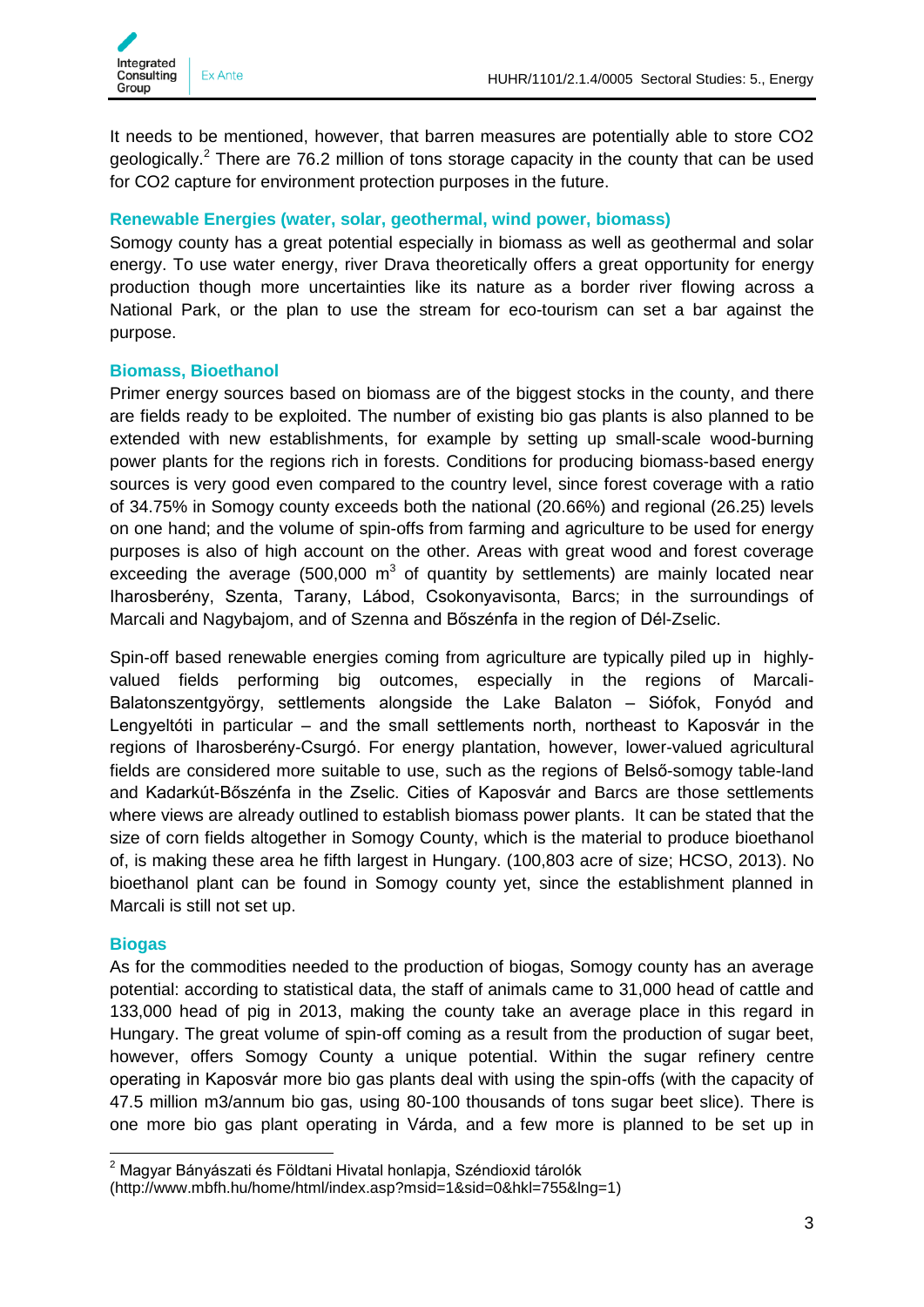

Balatonszabadi, Kutas and Nagyatád in the near future. It has to be mentioned, though, that bio gas that performs the most efficient amount of energy can be produced by utilising sewage sludge (320-750 m3/thousand kg), therefore sewage sludge produced in sewage works of the county is to be considered as the other important energy source, in addition to the fact that it is a recycling method as well.

#### <span id="page-3-0"></span>**Geothermal Energy**

Somogy County abounds in geothermal energy sources (differentiating the sources as one that is near the ground; and the other, the heat energy captured by the deep strata). Geothermal energy production can be efficiently used particularly in the micro-regions of Marcali and Kaposvár, where the amount of heat transferred by the ground heat exceeds 2.5 PJ per annum. This rate is near 2 PJ in the micro regions of Barcs and Nagyatád as well. For the utilisation of geothermal energy karstic or porous strata filled with thermal water in the deep are needed. These kinds of strata can be mainly found in the district of Külső-Somogy in Somogy county (alongside Marcali-Tab region), and areas with smaller extent south, southest from Kaposvár where temperature of water expected to come to the surface can reach 70-90 Celsius. Areas with porous strata filled with thermal water capable to be used for energy purposes are primarily located to north, northeast from the river Drava, especially in the surroundings of Barcs and Nagyatád (thermal water here with a temperature of more than 50 Celsius is 1000-1200 m deep under the ground). According to the data provided by the VITUKI there are 64 piece of water well in the county, of which 45 are operating and 19 are out of use. Latest information reveals that geothermal energy plant is to be established by the City of Csurgó in Hungary and City of Kapronca in Croatia (studies have been prepared in 2011).

## <span id="page-3-1"></span>**Solar Energy**

The use of solar energy depends on the number of sunny hours to a great extent, which is significantly influenced by the geographical characteristics and the climate. Areas that get the most amount of solar energy (1295 kWh/m<sup>2</sup> per annum) are located south of Marcali-Kaposvár-Tab. More than a half of the territory of the county (areas south, southeast of Barcs – Nagybajom – Tab) experiences more than 2000 sunny hours a year while in the other parts of the region sunny hours almost exceed 1951-2000 hours per annum too. In Hungary, and in Somogy County too, the period between March and October is most probably the most favourable time to utilise solar energy. During this period almost full needs of the population for hot water could be met purely by using solar energy. Based on the temperature changes experienced in the middle years of the last decade, wheather-stations providing meteorological data on county level (Baja, Nagykanizsa, Pécs, Siófok) records rising monthly average temperatures at all stations, compared to the averages of many years. These data justify the process of global warming, and proclaim solar energy a role of higher importance in the energy structure of the region. There is now no solar power plant operating in the region. 20 years ago, photovoltaic cells were producing in Kaposvár; at present, some companies are dealing with making solar collectors (e.g. in Siófok and Segesd). Most probably solar energy will be used only in small areas or buildings, albeit the idea of establishing a solar cell park has been already drawn up.

#### <span id="page-3-2"></span>**Water Energy**

Water power potential of Hungary to be technically used is appx. 1000 MW (which is certainly more than a used or useable potential just for electricity production), of which river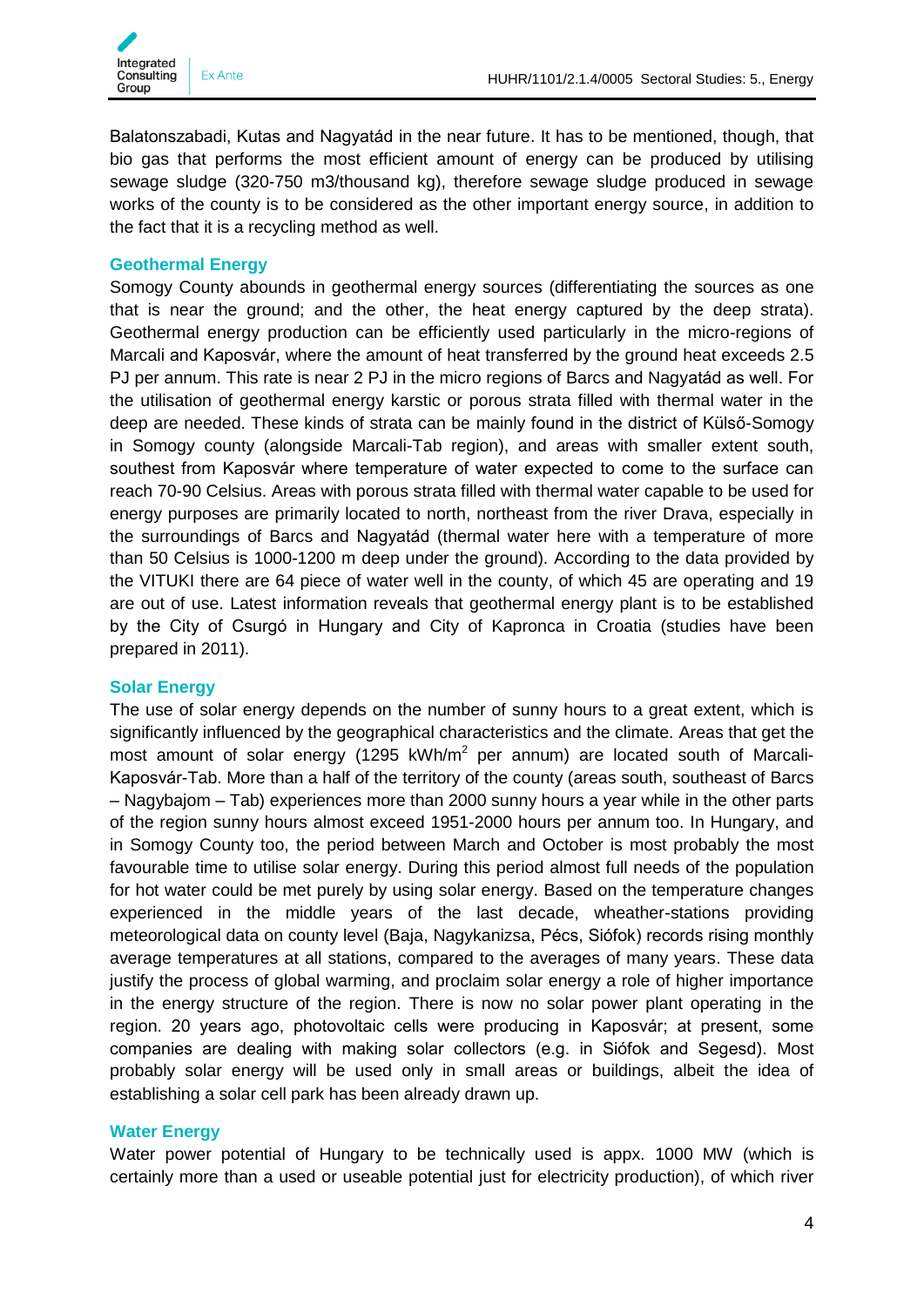

Drava gets the largest ratio of 7% among the inland waters concerning Somogy county. In the county, including the river section of the Drava along the Hungarian border, there is no water power plant. Considering the runoff data of the rivers flown across the county, only the Drava is the stream on that economically sustainable water power plant could be established (though significant costs of nature protection should be faced with): according to data provided by the South-Transdanubia Water Management Directorate the average runoff of the Drava is 530-570 m<sup>3</sup>/sec, while the second largest stream the Kapos has a 1.74 m<sup>3</sup>/sec performance, and the volume for the third one the Nagykoppány is only 0.59 m<sup>3</sup>/sec. Based on the information above, Kapos river would not be suitable to have a water power plant, but be able to supply small-scale electricity at local level by setting up minor plants on the stream.

#### <span id="page-4-0"></span>**Wind Power**

The geographical characteristics of the county do not show favour for using wind power. When you're 10 metre above sea level in the triangle of Balatonszentgyörgy – Pécs – River Danube area, the wind speed is 2 and 3 m/sec, but reaches a 4.5 m/sec value in the southeastern part of Lake Balaton. These wind speeds are only able to operate windmills or smallscale wind generators. 70 metre high above sea level, however, the speed of the wind towards Szántód-Pécs can exceed the limit to use it for energy purposes. In the surroundings of Kőröshegy and Kaposvár - Toponár the wind speed reaches the value of 4.8-5.0 m/sec. Measuring the speed 100 metre above sea level shows the wind can blow with a 7m/sec speed in the areas of Balatonszentgyörgy-Marcali, Fonyód, and Látrány-Somogybabod, while Somogyvár-Igal can also have 6-7 m/sec wind force.



**Chart 2. Average wind force 70 metre above sea level (OMSZ)**

This speed of wind would prove to be enough to make a wind power plant with medium-scale performance operate. In Somogy county the investment of Wind Power Plant Park of Gölle was the closest to the implementation (permit plan) when the settlement applied to the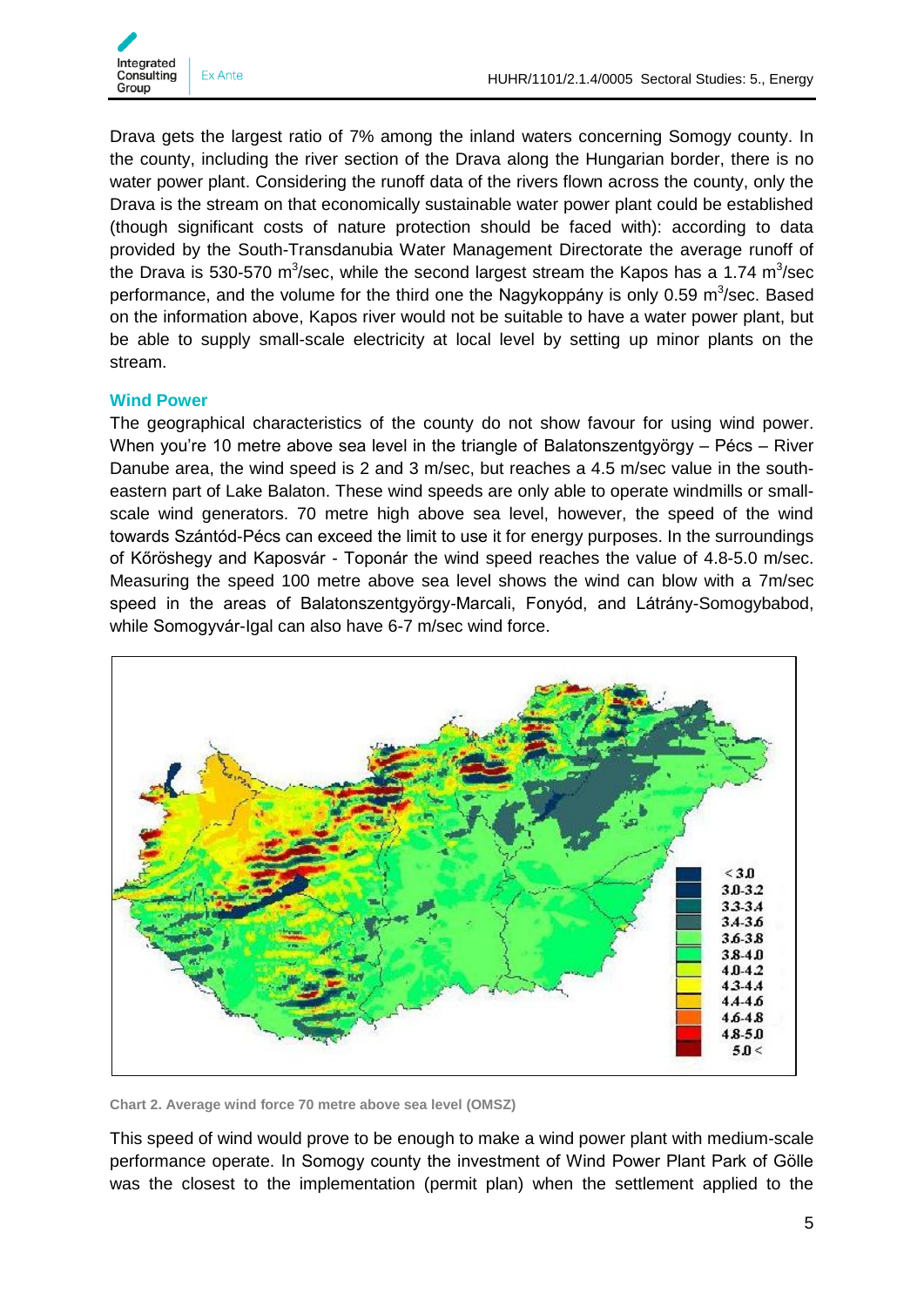

Hungarian Energy and Public Utility Regulatory Authority for 48 MW energy production; 25 pieces of wind tower were planned to build. There are efforts to establish wind power plants in the Balaton Kiemelt Üdülőkörzet too: in Szőlősgyörök (25 MW) and in Kánya (22x50kW). However, due to the national law on regional development adopted to the Development Plan of Somogy County as well, the investments are not to be implemented awhile.

## <span id="page-5-0"></span>**Energy Supply Systems, Infrastructure**

## <span id="page-5-1"></span>**County Level Electricity Network**

Since more routes and pipelines of the biggest energy networks are concerning Somogy County, the area is connected to both the domestic and international electricity systems. The national high-voltage power-current of 400kV crosses the county through Hévíz – Toponár – Paks and Toponár – Pécs, and more sections of the 120 kV national electricity transportation route concern the area too. In addition to them, the region is connected to the hydrocarbon network through one national service pipe lying down in the county.



**Chart 3. National transportation routes(MVM)**

Four levels of electricity systems can be differentiated by functions and management. The basis of the electricity supply systems are the high-voltage networks including wirings with 750 kV, 400 kV, 220 kV and 120 kV, and the power plants connected to them. Wires of 120 kV supply larger industrial sites and cities. Except for these wires which are of regional competence to supply and managed by the South Transdanubian Department of E.ON Hungaria, all the high-voltage power-currents are owned and managed by the MVM.

The present system of high-voltage network meets the criteria set up for the use of electricity. The national high-voltage power-current of 400kV crosses the county through Hévíz – Toponár – Paks and Toponár – Pécs, and more sections of the 120 kV national electricity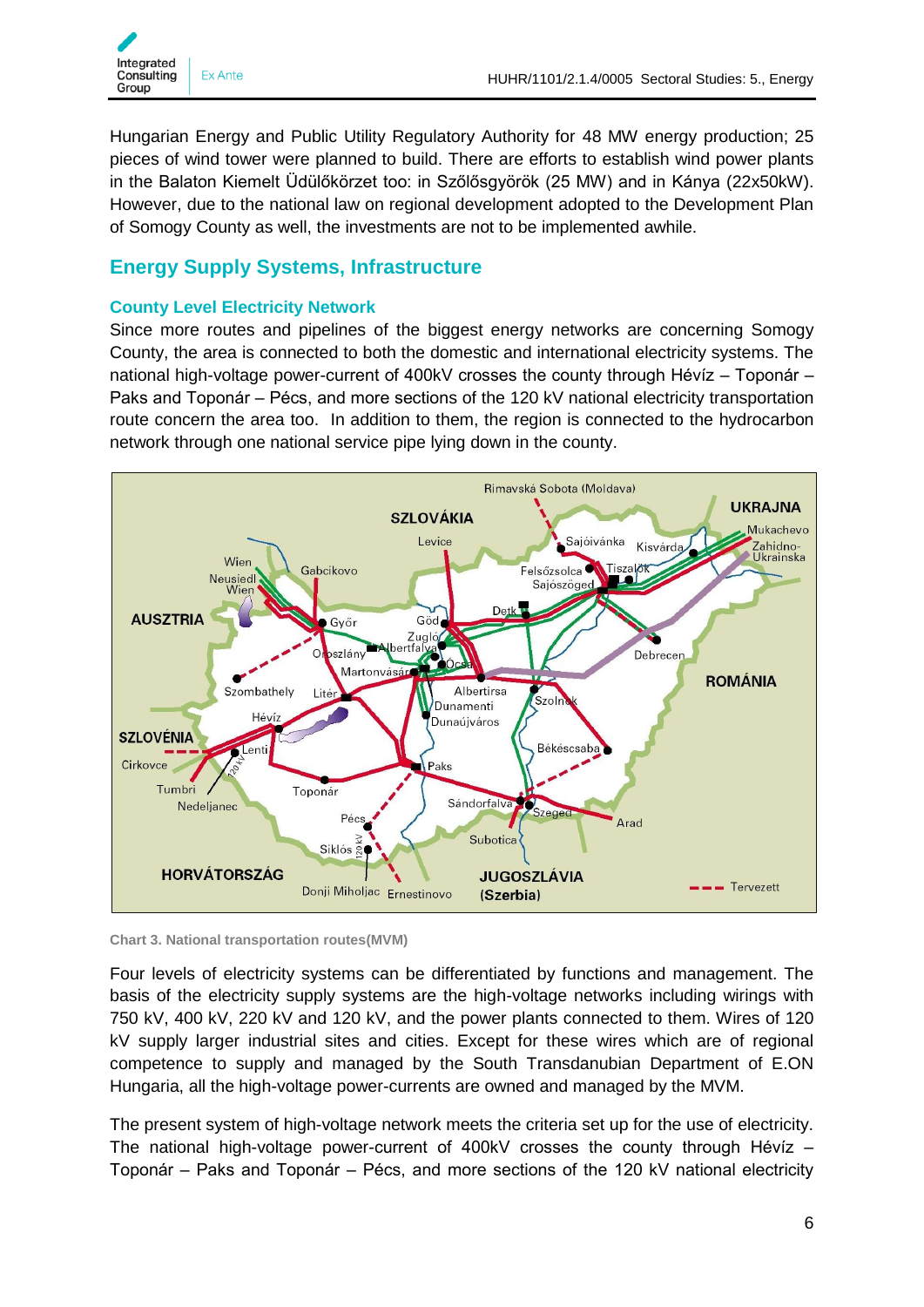transportation route are concern the area too. These are as follows: Kaposvár-Dombóvár, Kaposvár-Almamellék, Kaposvár-Csurgó, Nagykanizsa-Berzence, Barcs-Berzence, Kaposvár-Tab-Balatonszabadi.

The station with 400/120 kV performance as one of the junctions of the domestic electricity supply system operates in Toponár.

Somogy county is supplied with electricity through the national-level wiring of 120 kV. Smaller areas are connected to the system by joining the wire of 35 kV.

There is neither a new high-voltage wire nor new power plant with more than a 50 MW performance is planned to establish in the near future.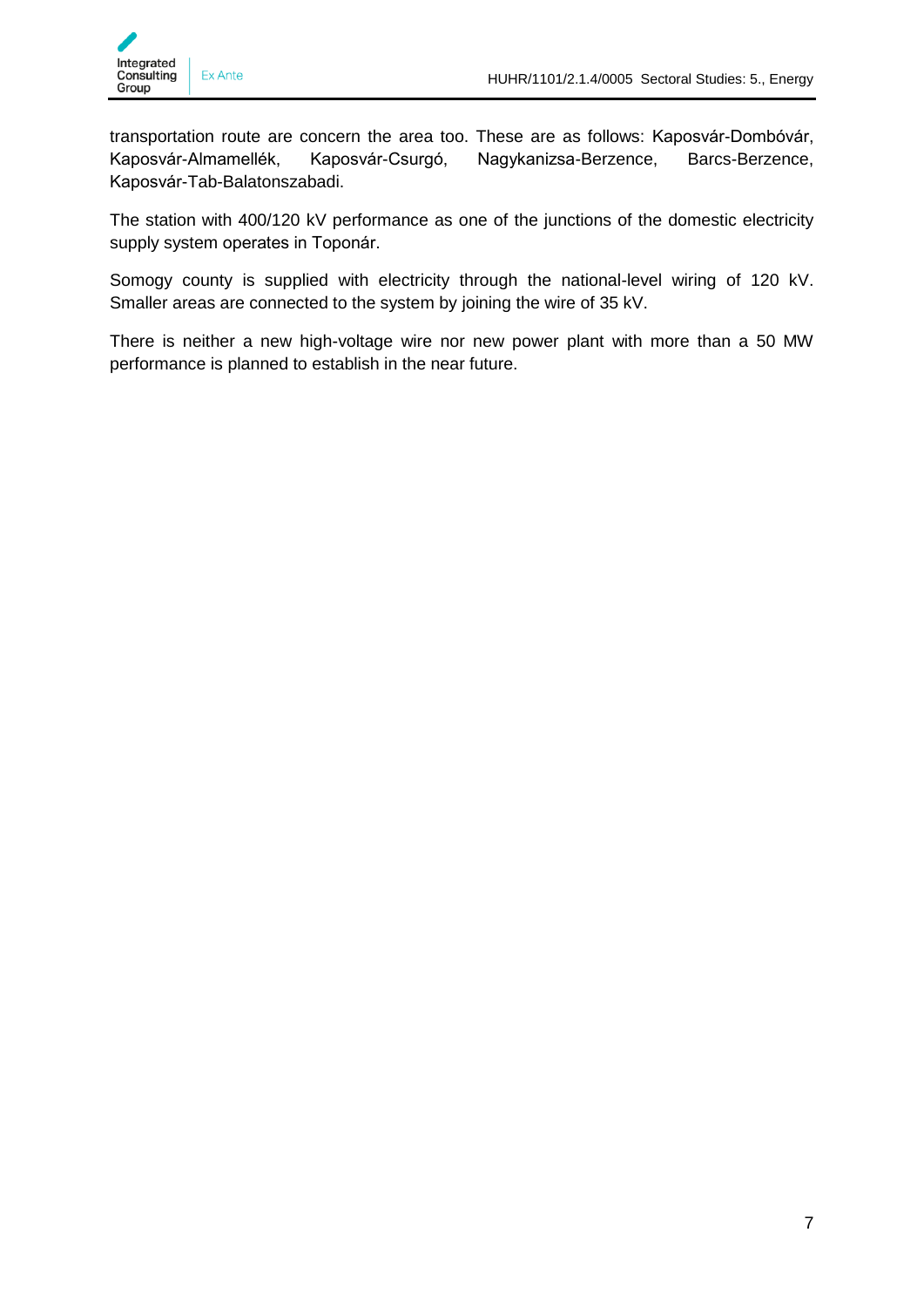

**Chart 4. County level oil pipeleine (2012, TEIR)**

Integrated **Consulting** 

Group

Ex Ante

is similar across the border in Kapronca County.)

Hydrocarbon network is consisted of gas pipelines which connect the settlements of the county to the system. In the next 10 years no new gas or oil pipelines are expected to build, though has to be mentioned that there is a want of two international transport routes with higher capacities, to meet the growing needs for gas and easier transfer. There is no need, however, for building new oil pipeline since Adria pipe is already being in the region.

As for the regional coverage of gas supply, 80% of settlements in Somogy County are connected to the system. Only areas of southern, southeast part of the county (Belső-Somogy) and smaller villages of Zselic hills suffer from shortfall in supply. Has to be noted, however, that some settlements in the neighbouring Baranya County neither are nor covered with full gas supply either.

Regional disparities can be noticed for the rate of connections to the gas system too: while the

#### <span id="page-7-0"></span>**Hydrocarbon network**

That is the National Structure Plans which defines the transportation routes of domestic and international hydrocarbon pipes. There is one national pipe from all these that goes through Somogy county: that is the Adria oil pipeline with the capacitiy of 10 million tons. The use of this pipeline could be of high significance to the economic performance of Hungary with its capability to transport the whole amount of oil needed to the country. After many years however, the impact of the war in the former Yugoslavia, still makes barriers to use it regularly, transfer fees are extremely high. This is one of the most significant energy lines both for Somogy County and for Hungary for a long term, but the oil refineries and other establishments to utilise oil are too far the place to use the pipe for its general purpose. (Situation



**Chart 5. Gas piplines running through the county (2012, TEIR)**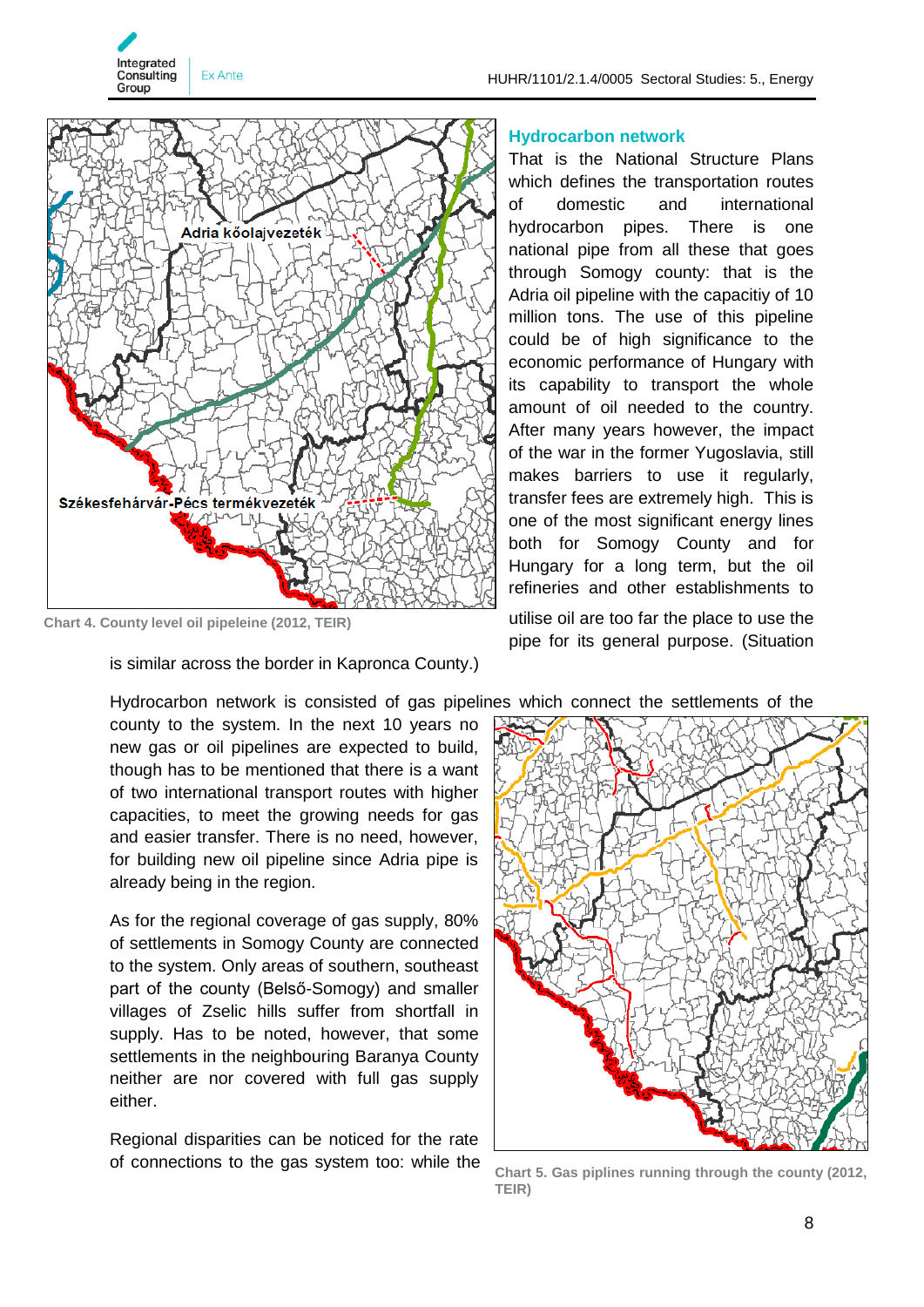

rate of households join the net is high (70-90%) in the settlements alongside Lake Balaton (90%), in the surroundings of Kaposvár and Barcs, the rural parts of the county suffer from lower rates (not exceeding 30%).

## <span id="page-8-0"></span>**Energy Efficiency and Energy Consumption**

## <span id="page-8-1"></span>**Electricity**

As for its territorial distribution, per household consumption of electricitiy is high (2000-2700 kWh) in the inner parts of the county (alongside Nagybajom-Kaposvár) and settlements in the agglomeration of Kaposvár; in the surroundings of Csurgó and the Lake Balaton.

| <b>Territorial</b><br>unit | 1990  | 1995  | 2000  | 2005  | 2006  | 2007  | 2008  | 2009  | 2010  | 2011  | 2012  |
|----------------------------|-------|-------|-------|-------|-------|-------|-------|-------|-------|-------|-------|
| <b>Baranya</b>             | 181,0 | 192,3 | 188,5 | 185,7 | 188,9 | 176,3 | 179,3 | 179,7 | 179.3 | 183.9 | 179,9 |
| <b>Somogy</b>              | 145,1 | 155,5 | 157,5 | 163,2 | 159,7 | 158,3 | 155,9 | 144,3 | 130.9 | 134.4 | 132,5 |
| <b>Tolna</b>               | 217,2 | 247.9 | 227,9 | 221,4 | 220,6 | 212,5 | 209,8 | 195,1 | 186,8 | 191,5 | 188,7 |
| Southern<br>Transdanubia   | 176,0 | 191,4 | 186,1 | 185,4 | 185,1 | 177,7 | 177,4 | 169,9 | 162,7 | 166.9 | 164,0 |
| <b>National total</b>      | 175,0 | 178,8 | 172,5 | 184,9 | 185,3 | 181,4 | 186,1 | 185,9 | 181,0 | 178,9 | 174,7 |

**1. table Electricity consumption per houshold, monthly average (kWh/month) (KSH, 2013)**

The monthly average consumption per household has been slowly growing till 2004-2005 followed by a drop of 10-15% since 2008. The reason for that partly can be the spread of a more environmentally conscious way of life and the broader use of energy-efficient technologies. On the other hand, the growing price of electricity and the negative impact of world economy crisis are rather to blame for noticing a reduction in the consumption. In Somogy County the consumption has been reducing by more than the national average.

## <span id="page-8-2"></span>**Gas**

Gas is mainly utilised for heating in Somogy county: the rate of households within the whole housing heated by gas is almost 100% in microregions near Lake Balaton: regions of Balatonföldvár, Fonyód and Siófok. Gas is used for heating in microregions of Kadarkút, Csurgó and Tab the least, not exceeding the rate of 38%. It can be stated that in areas with large forest cover gas utilisation for heating does not exceed the rate of 50%.

The rate of gas consumption per capita is the highest in the surroundings of Siófok and Kaposvár, while lower in the southern, southeast parts of the region, but generally can be stated that northern parts possess a higher ratio that the southern ones.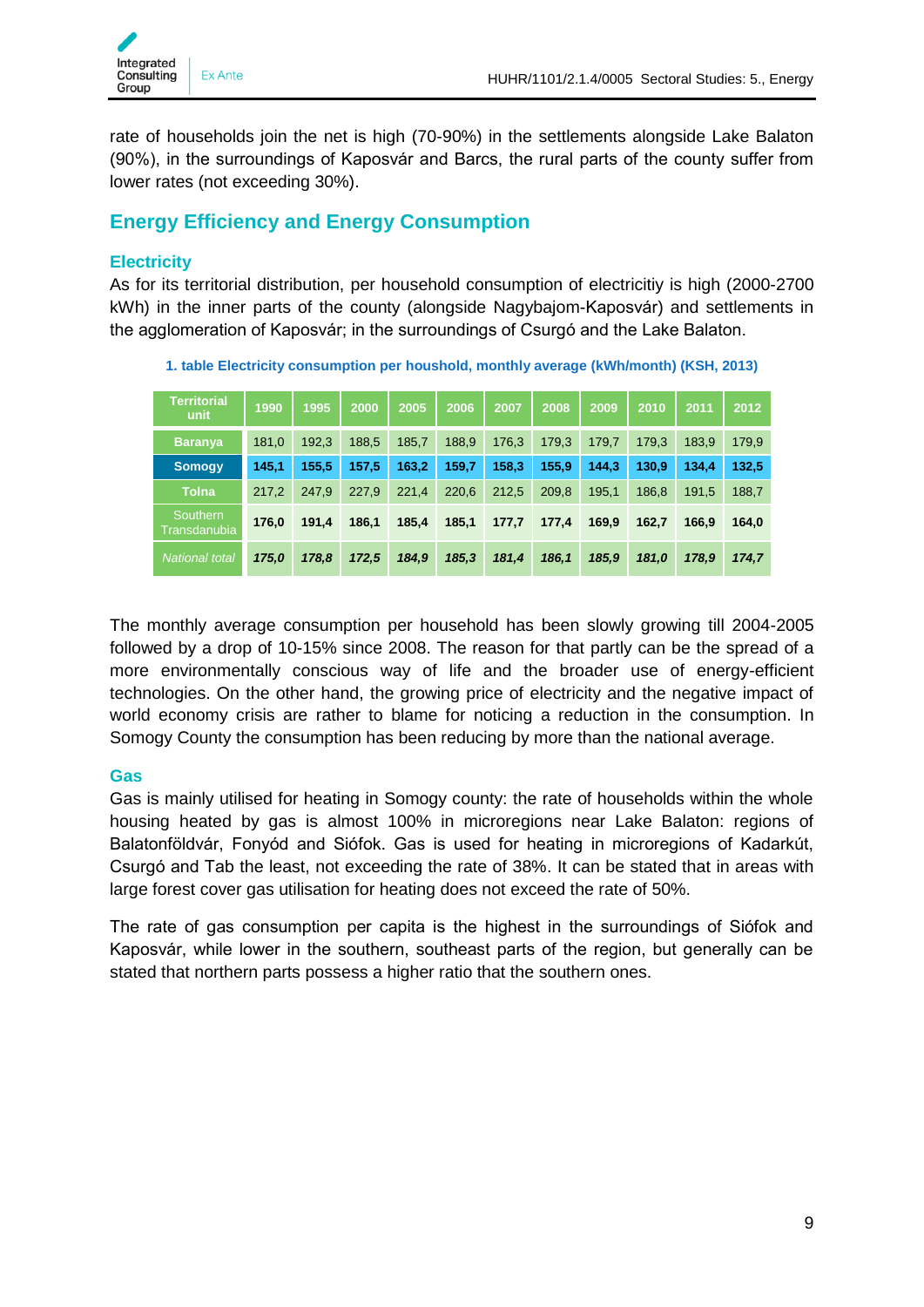| <b>Territorial</b><br>unit | 1990  | 1995  | 2000  | 2005  | 2006  | 2007  | 2008  | 2009  | 2010 | 2011 | 2012 |
|----------------------------|-------|-------|-------|-------|-------|-------|-------|-------|------|------|------|
| <b>Baranya</b>             | 80,1  | 108,2 | 92,5  | 125,1 | 116,0 | 97,7  | 99,7  | 97.5  | 85,7 | 71,2 | 71,0 |
| <b>Somogy</b>              | 118,1 | 115,9 | 89,6  | 107,4 | 96,3  | 77,6  | 76,9  | 80,3  | 77,1 | 53,0 | 50,4 |
| <b>Tolna</b>               | 150,4 | 152,7 | 123,2 | 146,6 | 132,4 | 106,7 | 113.1 | 117.1 | 96.4 | 78,2 | 75,0 |
| Southern<br>Transdanubia   | 105,4 | 117,9 | 97,7  | 122,5 | 110,4 | 91,4  | 93,2  | 94,7  | 84,5 | 65,1 | 63,1 |
| <b>National total</b>      | 95,2  | 113.3 | 102,3 | 121,4 | 114,4 | 97,0  | 96,0  | 90,6  | 89,0 | 77,9 | 74,7 |

| 2. table Average gas-consumption per houshold (cubic meter/month) (KSH, 2013) |  |  |
|-------------------------------------------------------------------------------|--|--|
|-------------------------------------------------------------------------------|--|--|

Based on the statistical data recorded in the past 10 years, gas consumption per capita has been reducing: it was more than 100 m<sup>3</sup> a month in 2003-2004, and did not exceed the value of 53  $\text{m}^3$  a month in 2011. In the last two years consumption dropped below 80  $\text{m}^3/\text{month}$ . Using energy-saving technologies and buildings more frequently probably influence the reduction to a less extent; it is rather due to the growing gas prices and deepening poverty as the impacts of the economy crisis. Compared to the statistics at national level, gas consumption per capita in Somogy county is below the national average by 10-15%, similar to the national tendencies.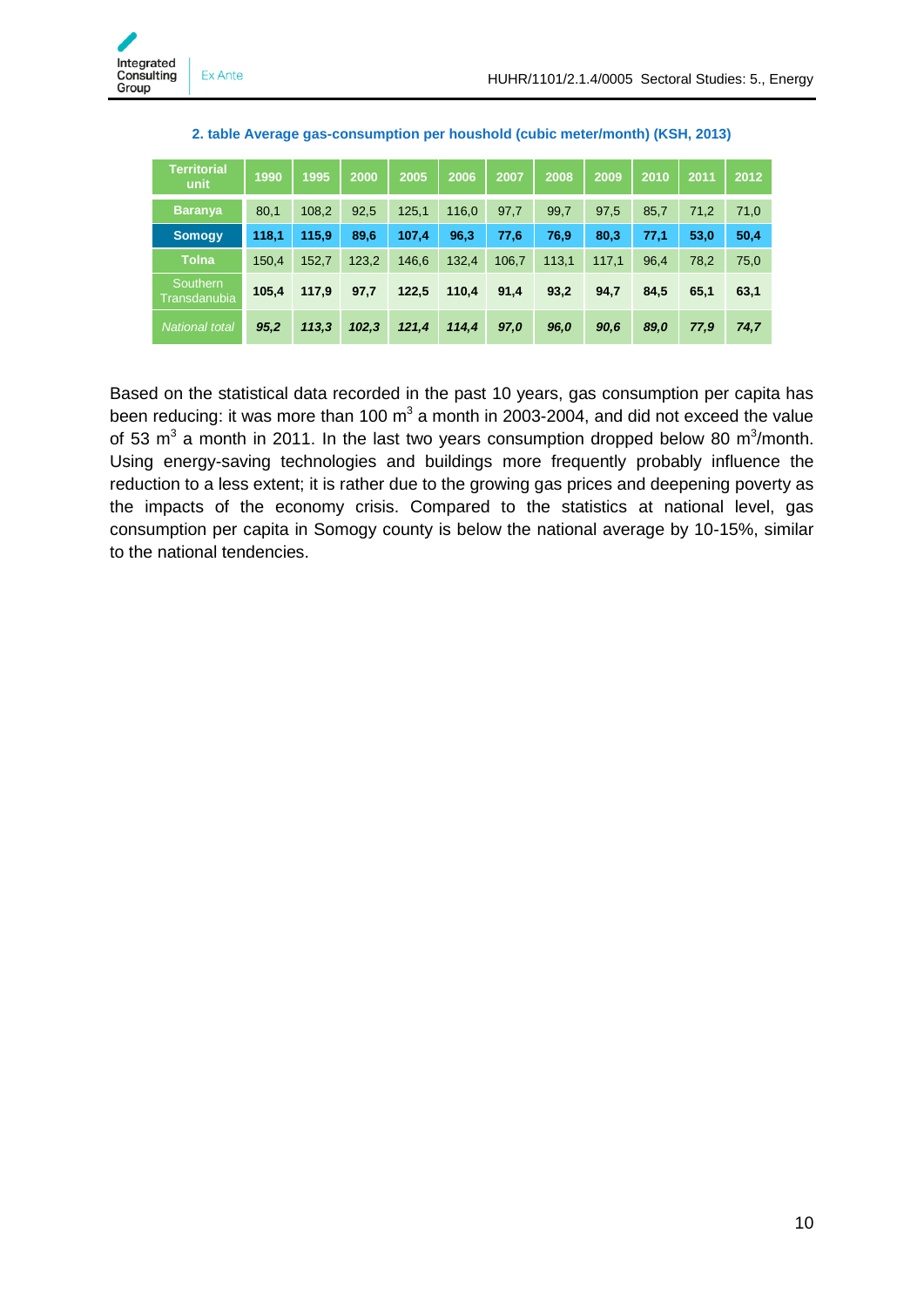

# <span id="page-10-0"></span>**Stakeholder Analysis**

## <span id="page-10-1"></span>**Government Institutions, Authorities**

## <span id="page-10-2"></span>**Hungarian Office of Mines and Geology – Mining Authority of Pécs**

Mining Authorities belongs to the supervision of Hungarian Office of Mines and Geology working as its regional offices. They are dealing with mining affairs in the first instance. Mining Authority of Pécs is responsible for the mining activities of South Transdanubian region, but the office is also involved with the control of oil and gas utilisation by having the right to permit research, exploitation activities and storage of gas.

## <span id="page-10-3"></span>**Government Office For Somogy County**

Government Bureau is to be partially involved with energy policy by taking part in permitting processes, cooperating with Land Registry Office and Woods and Forests Offices.

#### <span id="page-10-4"></span>**South Transdanubia Regional Development Agency**

In recent years, the Agency acting as the intermediary body of Operational Program of Transdanubia was responsible for implementing regional development programmes financed by EU Funds. In the period of 2007-2013, the organisation helped to implement 904 projects financed by 241.7 billion Ft support. According to the latest information, in the next period of 2014-2020 the responsibility of the Agency will be confined to county level. The experience the organisation gained between 2007-13 is a great asset to be built upon and the use of it for cross-border cooperations is highly recommended.

## <span id="page-10-5"></span>**Energy Public Service Providers**

#### <span id="page-10-6"></span>**MVM and Mavir**

Hungarian electricity supply system is owned and managed by MVM Ltd. The Mavir Ltd. is the responsible organisation for the operation with the aim of securing full and safe supply and economic and efficient energy use.

## <span id="page-10-7"></span>**E.ON DÉDÁSZ**

E.ON Dél-dunántúli Áramhálózati Zrt.'s main activities have been the transportation of electricity and the secure operation of the requisite distribution networks, transformer substations, and switch gear. The company's main tasks include system operation, network development and maintenance, regional customer relations management, as well as tasks in regard to metering and monitoring consumption.

## <span id="page-10-8"></span>**E.ON Dél-dunántúli Gázhálózati Zrt.**

E.ON Dél-dunántúli Gázhálózati Zrt.'s primary activity is gas supply. The company went public in 1993 and was privatized in 1996, with a consortium of Ruhrgas and VEW purchasing the majority of its shares. The current majority shareholder of Dél-dunántúli Gázhálózati Zrt. is E.ON Hungária Zrt. The company's main tasks include system operation, network development and maintenance, regional customer relations management, as well as tasks in regard to metering and monitoring consumption.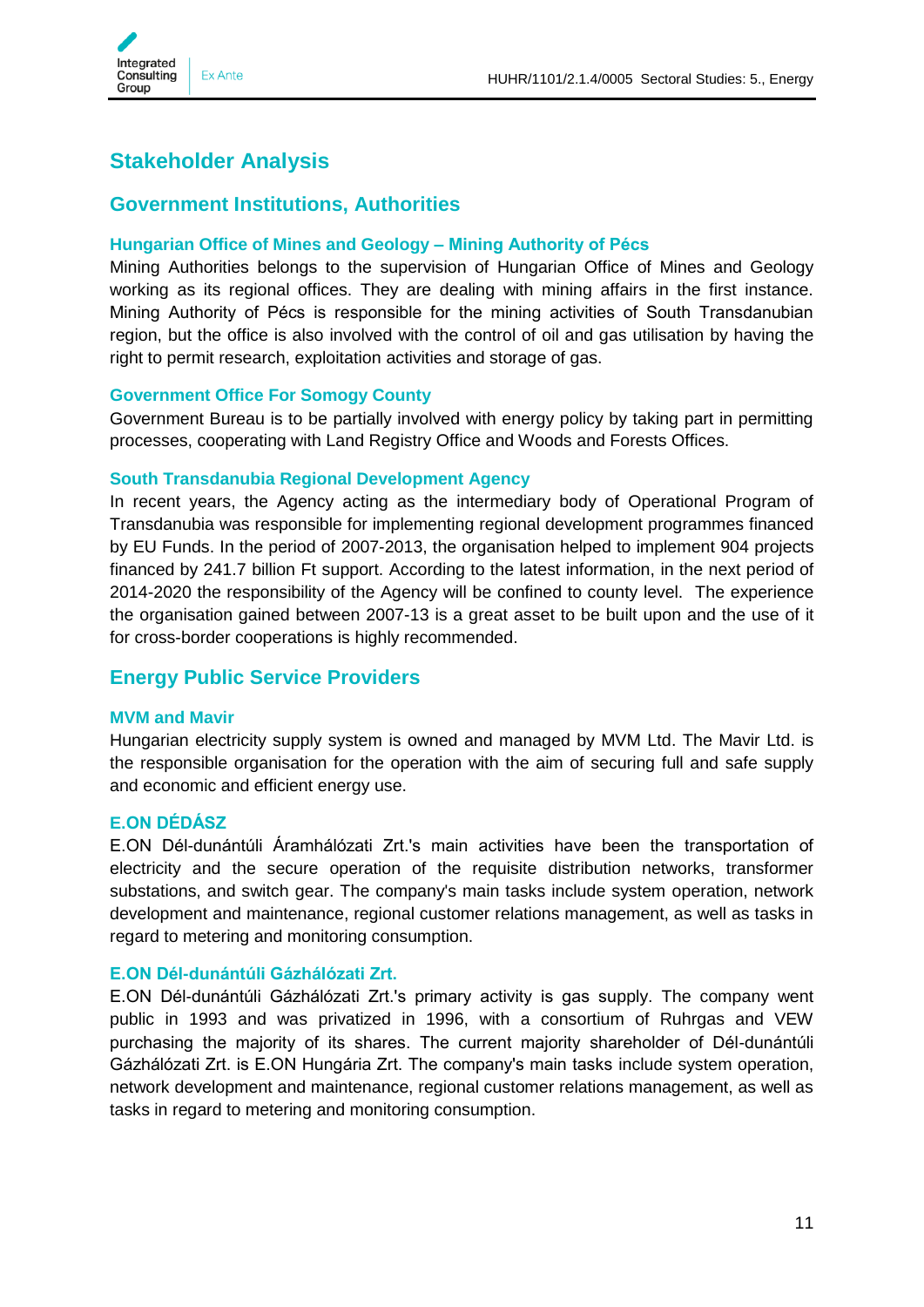

## <span id="page-11-0"></span>**MOL (and INA)**

MOL Group is pursuing exploitation and running infrastructure for the utilisation in the county (Croatian oil company INA is the member of MOL Group). The company in cooperation with Slovnaft is planning the modernization of Adria oil pipeline. Joint research activities in the border region are also being carried out with INA with the aim of extending the oil and gas production.

## <span id="page-11-2"></span><span id="page-11-1"></span>**Companies Dealing with Renewable Energies Lakics Gépgyártó Kft.**<sup>3</sup>

It is very worth mentioning this Limited Co. based in Kaposvár which, in cooperation with the University of Pécs, initiated a joint project of building a small-scale wind power plant of 50kW performance, with the aim of using the establishment for pursuing RTD activities in place.

# <span id="page-11-3"></span>**SWOT Analysis**

| <b>Strength</b>                                                                                                                                                                                                                                                                                                                                                                                                                                                                                                                                       | Weakness                                                                                                                                                                                                                                                                                                                                                                                                                                                          |
|-------------------------------------------------------------------------------------------------------------------------------------------------------------------------------------------------------------------------------------------------------------------------------------------------------------------------------------------------------------------------------------------------------------------------------------------------------------------------------------------------------------------------------------------------------|-------------------------------------------------------------------------------------------------------------------------------------------------------------------------------------------------------------------------------------------------------------------------------------------------------------------------------------------------------------------------------------------------------------------------------------------------------------------|
| $\rightarrow$ Great potential in renewable energies<br>including solar and wind power,<br>geothermal energy, biomass and<br>biogas, energy plantation<br>$\rightarrow$ Great amount of corn available to be<br>used for energy plantation<br>$\rightarrow$ Biogas plant operating in Várda and<br>Kaposvár with experience in running<br>the business<br>$\rightarrow$ Modern electricity network and high-<br>voltage system<br>$\rightarrow$ Hydrocarbon stocks available to be<br>exploited<br>$\rightarrow$ Adria oil pipeline crosses the county | $\rightarrow$ Utilisation of water streams for<br>energy production is limited<br>$\rightarrow$ No wind power plant<br>$\rightarrow$ Partial gas coverage<br>$\rightarrow$ No power plant<br>$\rightarrow$ No bioethanol and biomass plant<br>found despite the fact that raw<br>materials are available<br>$\rightarrow$ Institutions and firms operating with<br>low energy-efficiency<br>$\rightarrow$ Lack of capital discourages small-<br>scale investments |

\_\_\_\_\_\_\_\_\_\_\_\_\_\_\_\_\_\_\_\_\_\_\_\_\_\_\_\_\_\_\_\_\_\_\_\_<br><sup>3</sup> "Közösen fejleszt szélerőművet a Pécsi Tudományegyetem és a Lakics Kft." Somogy Portál, 2014.02.11. (http://www.somogy.hu/index.php?cid=14779)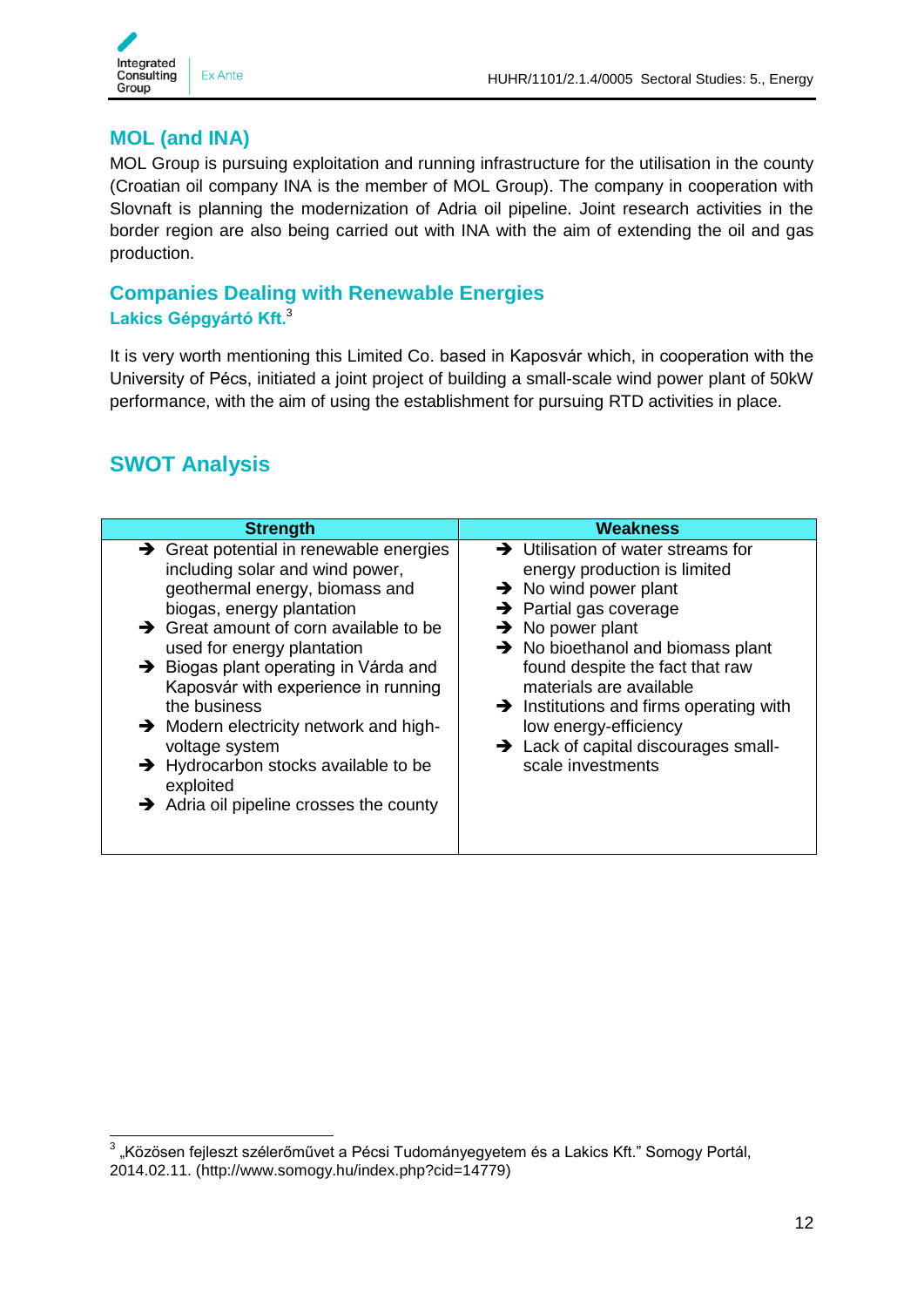

| <b>Opportunity</b>                                                                                                                                                                                                                                                                                                                                                                                                                                                                                                                                                                                                                                                                                                                                                                                                                                                                                                                                                                                                                                                                                                                                                         | <b>Threat</b>                                                                                                                                                                                                                                                                                                                                                                                                                                                                                                                                                                                                                            |
|----------------------------------------------------------------------------------------------------------------------------------------------------------------------------------------------------------------------------------------------------------------------------------------------------------------------------------------------------------------------------------------------------------------------------------------------------------------------------------------------------------------------------------------------------------------------------------------------------------------------------------------------------------------------------------------------------------------------------------------------------------------------------------------------------------------------------------------------------------------------------------------------------------------------------------------------------------------------------------------------------------------------------------------------------------------------------------------------------------------------------------------------------------------------------|------------------------------------------------------------------------------------------------------------------------------------------------------------------------------------------------------------------------------------------------------------------------------------------------------------------------------------------------------------------------------------------------------------------------------------------------------------------------------------------------------------------------------------------------------------------------------------------------------------------------------------------|
| $\rightarrow$ Funds for energy investments for the<br>financial period of 2014-2020 of the<br>EU<br>> Utilisation of renewable energies on<br>local level to improve energy-<br>efficiency of buildings and<br>households<br>Water energy:<br>→ Cooperation between Hungary and<br>Croatia to utilise water energy of river<br>Drava<br>> Building small-scale water power<br>plant on river Kapos<br>Wind power:<br>$\rightarrow$ Setting up wind turbines particularly<br>in the northern part of the region<br>Solar power:<br>> Utilisation of solar power on<br>household level<br>Geothermal energy:<br>$\rightarrow$ Establishing heat-pump systems<br>Energy plantation:<br>→ Building biomass and bioethanol<br>plants<br>Non-renewable energy:<br>$\rightarrow$ Extended utilisation of hydrocarbon<br>fields<br>$\rightarrow$ Broadening gas pipeline and<br>electricity network towards Croatia<br>(mitigating the isolation of the cross-<br>border regions)<br>> Utilisation of Adria oil pipeline of high<br>performance by diversifying national<br>level oil supply<br>> Intergovermental cooperations for oil<br>utilisation in the cross-border regions | > Lack of capital and strict regulation<br>can curb uitilisation of renewable<br>energy sources<br>Application deficiencies, not enough<br>funds to apply for for energy<br>investments<br>$\rightarrow$ No significant development in local<br>economy despite the fact of extended<br>exploitation of gas and oil<br>$\rightarrow$ Not enough investors show interest in<br>energy business<br>$\rightarrow$ Financial problems of regional<br>municipalities can make barriers to<br>energetic investmens<br>$\rightarrow$ No interest in use of renewable<br>energies, because of the lack of<br>capital of companies and households |

## <span id="page-12-0"></span>**Identification of Key Challenges**

There are **great opportunities in using renewable energies in Somogy county**. However, connection to the regions in the other side of the border to put it into practice is very limited since cross-border areas of both countries are partially isolated. It is very true for the energy sector as well.

It is **basically a challange to use the regional characteristics efficiently, in terms of opportunities being both in renewable energies and agriculture**. Production of biomass, biogas and utilisation of geothermal energies offer the greatest asset for the county to use to achieve development.

**It would be worth utilising wind and solar power. Heating public institutions, buildings even flats by using geothermal energy could contribute to a long term and sustainable**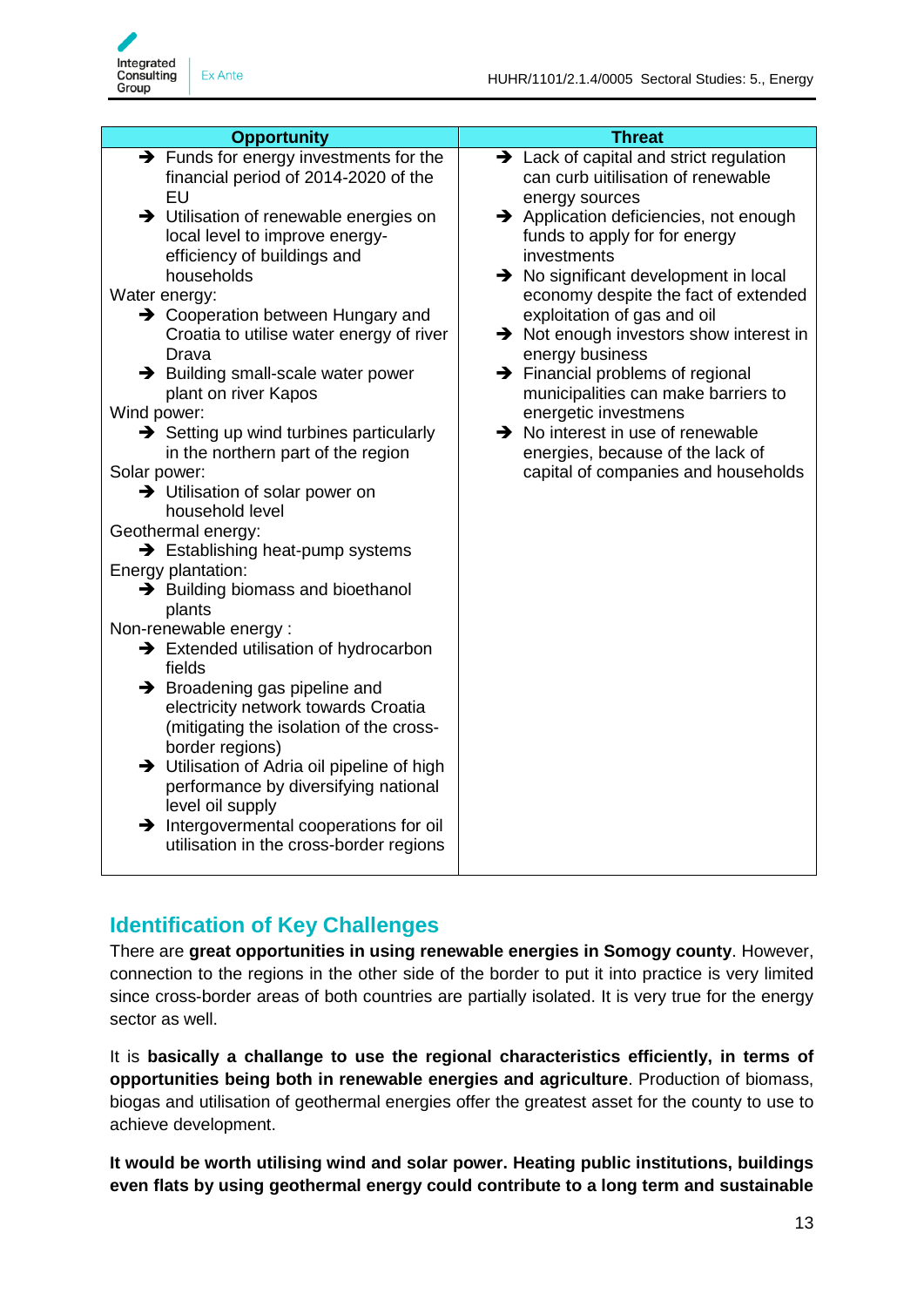

**operation.** Strong cooperation between Hungary and Croatia is suggested in this field as was experienced for a project in Csurgó before.

**Excellent opportunities lieing in energy plantation and production of biomass and bio fuels especially needs to be emphasised**. Agricultural spin-offs produced for energy purposes would set a good direction to the county to move toward.

**Energy-efficient reconstructions are necessary in public institutions and buildings, but justified even for flats and houses.** A community program on how to be more environmentally conscious and achieve energy savings is also highly recommended to carry out.

To reveal how energies can be utilised in the region elaboration of a study is suggested on the stocks of biomass, on the way and place of setting up power plants, and opportunities how to use geothermal energy on local level. Alternative energies can also contribute to agricultural activities as well.

There is a **general need expressed, that cross-border cooperation is necessary between the Hungarian and Croatian border regions**, even for implementing energy projects. Mainly small-scale investments can be initiated and implemented jointly, since larger infrastructural developments is not of regional competence and require huge financial support.

- **1. Renewable energies should be utilized in greater scale.**
- **2. Agricultural spin-offs produced for energy purposes would set a good direction to the county to move toward.**
- **3. Energy-efficient reconstructions are necessary in public institutions and buildings, but justified even for flats and houses.**
- **4. The challange to use the regional characteristics efficiently, in terms of opportunities being both in renewable energies and agriculture.**
- **5. There is a need to create local, cross-border cooperations in the field of renewable energies.**